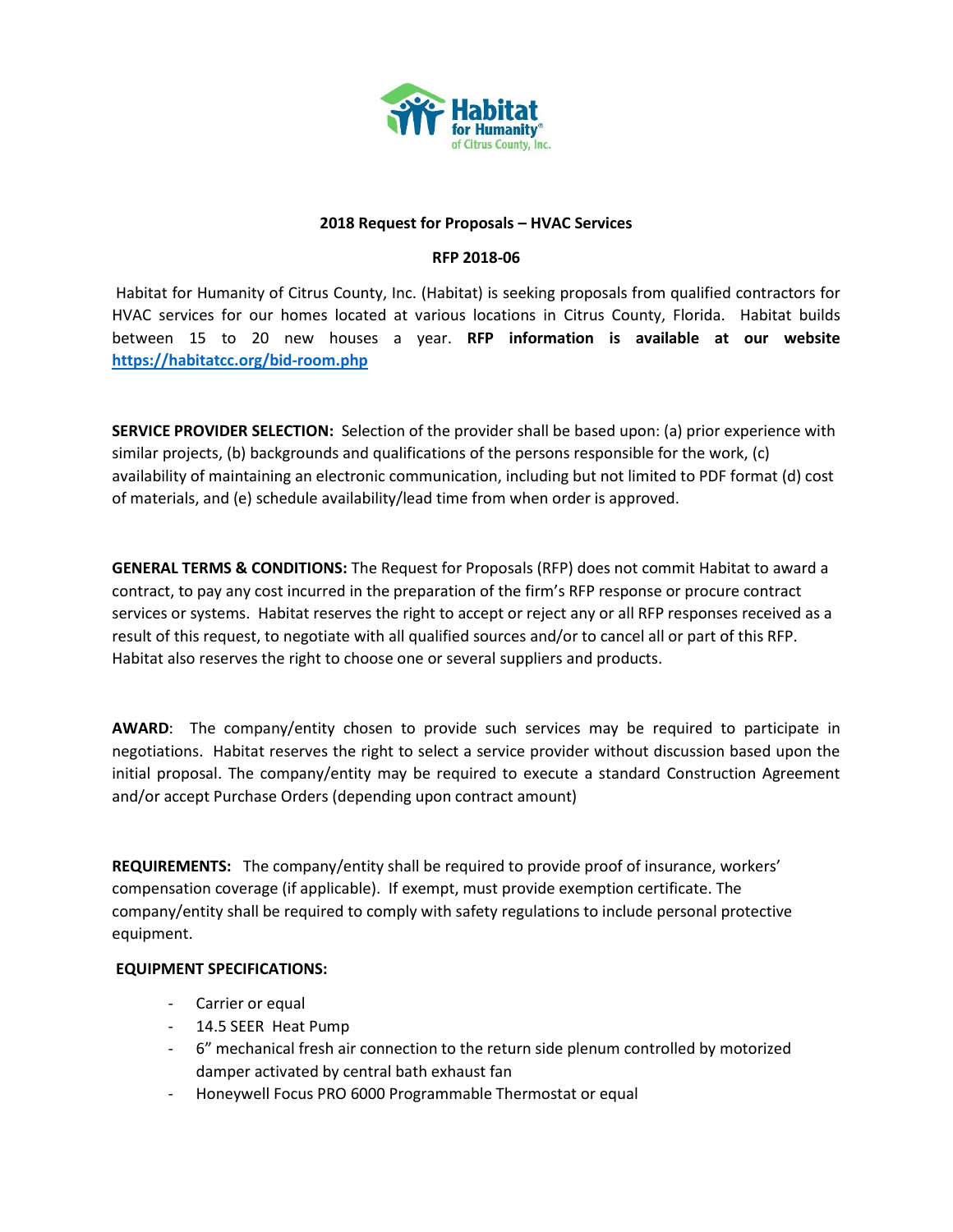

### **INSTALLATION:**

- As per energy calculations and plans
- Exhaust fan for microwave (exhausted through the roof)
- Dryer vent exhausted per plans with metal box behind the dryer
- Range exhaust duct to the roof @ Transfer grills above all bedrooms with a door
- Energy Star exhaust fan/light combo on all bathrooms. Bath exhaust ducts to the roof
- Flex duct system with a UL181 sealant and mastic on all joints and seams
- Pre-cast slab equipment pad
- MERV 11 High efficient air filter system on insulated return box and grill
- Complete system start-up
- 10 years parts warranty
- 1 year labor warranty
- 10 years compressor warranty
- 10 years coil warranty
- 1 year service agreement

**RESPONSE FORMAT** All applicants should apply the following format for submission of their response to this Request for Proposals.

# 1) **A Cover Letter Including**:

- Company Name
- Address
- Full Contact Information
- A brief description of the company
- Identification of Partner Firms (if applicable)
- License Number
- Signed by an Authorized Representative of the Firm

# 2) **Qualifications:** (*Waived for existing vendors*)

- List and Briefly Describe Similar Projects Completed by Firm
- Provide Pictures of Similar Projects Completed by Firm
- Please Include References with Contact Person and Contact Information

# 3) **Cost and Schedule:**

- Cost of Services by Task
- Schedule Availability and lead time.